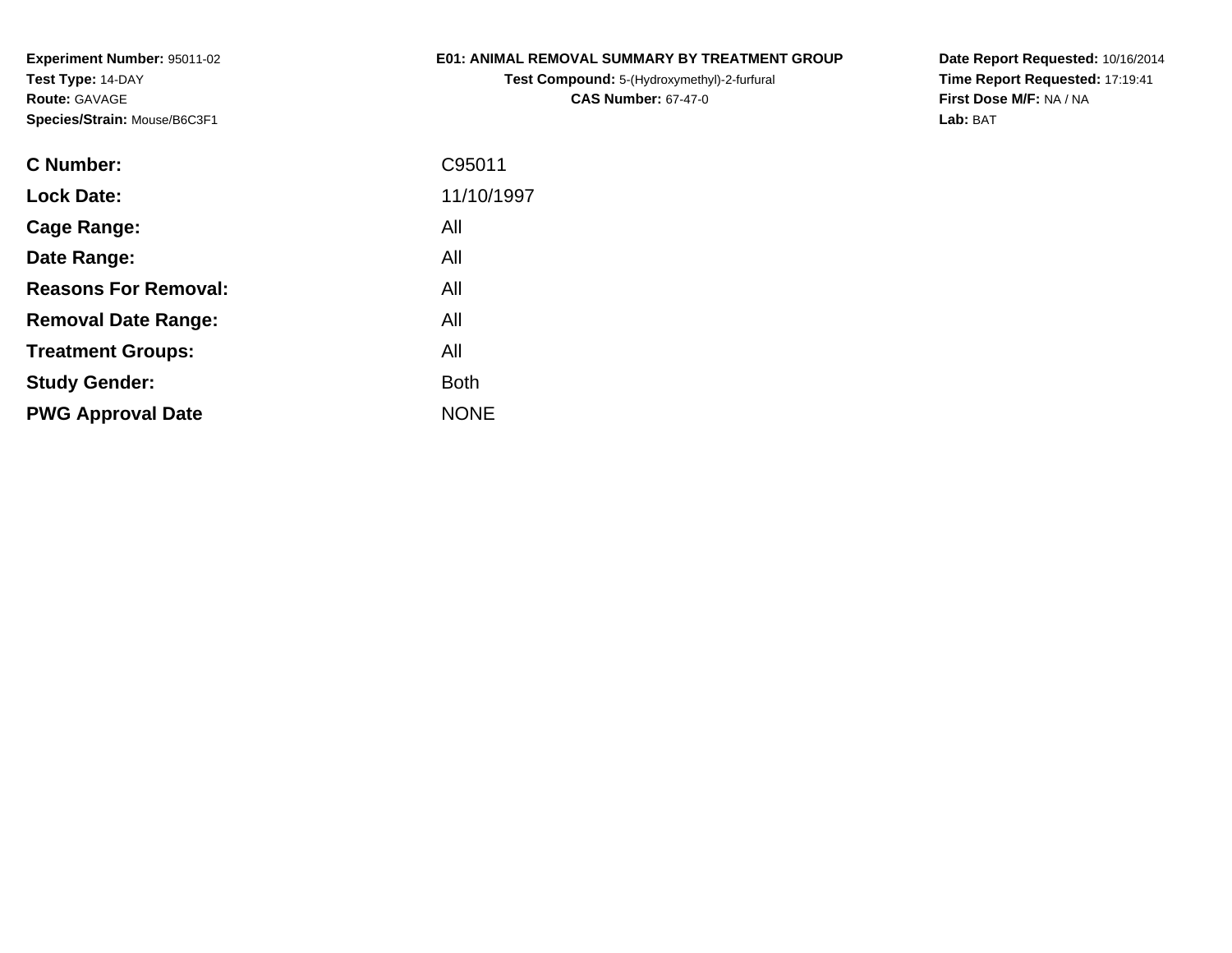## **E01: ANIMAL REMOVAL SUMMARY BY TREATMENT GROUP**

**Test Compound:** 5-(Hydroxymethyl)-2-furfural

**CAS Number:** 67-47-0

|          |                  |                                     |                         | <b>MALE</b>                  |
|----------|------------------|-------------------------------------|-------------------------|------------------------------|
|          | <b>TREATMENT</b> | <b>Moribund</b><br><b>Sacrifice</b> | <b>Natural</b><br>Death | Terminal<br><b>Sacrifice</b> |
| 0 MG/KG  |                  | 0                                   | 0                       | G                            |
| 94 MG/KG |                  | 0                                   | U                       | ა                            |
| 188      | MG/KG            | 0                                   | 0                       | G                            |
| 375      | MG/KG            | 0                                   | 0                       | G                            |
| 750      | MG/KG            |                                     | U                       | ა                            |
| 1500     | MG/KG            |                                     |                         | ⌒                            |
|          | <b>TOTAL</b>     |                                     |                         | 27                           |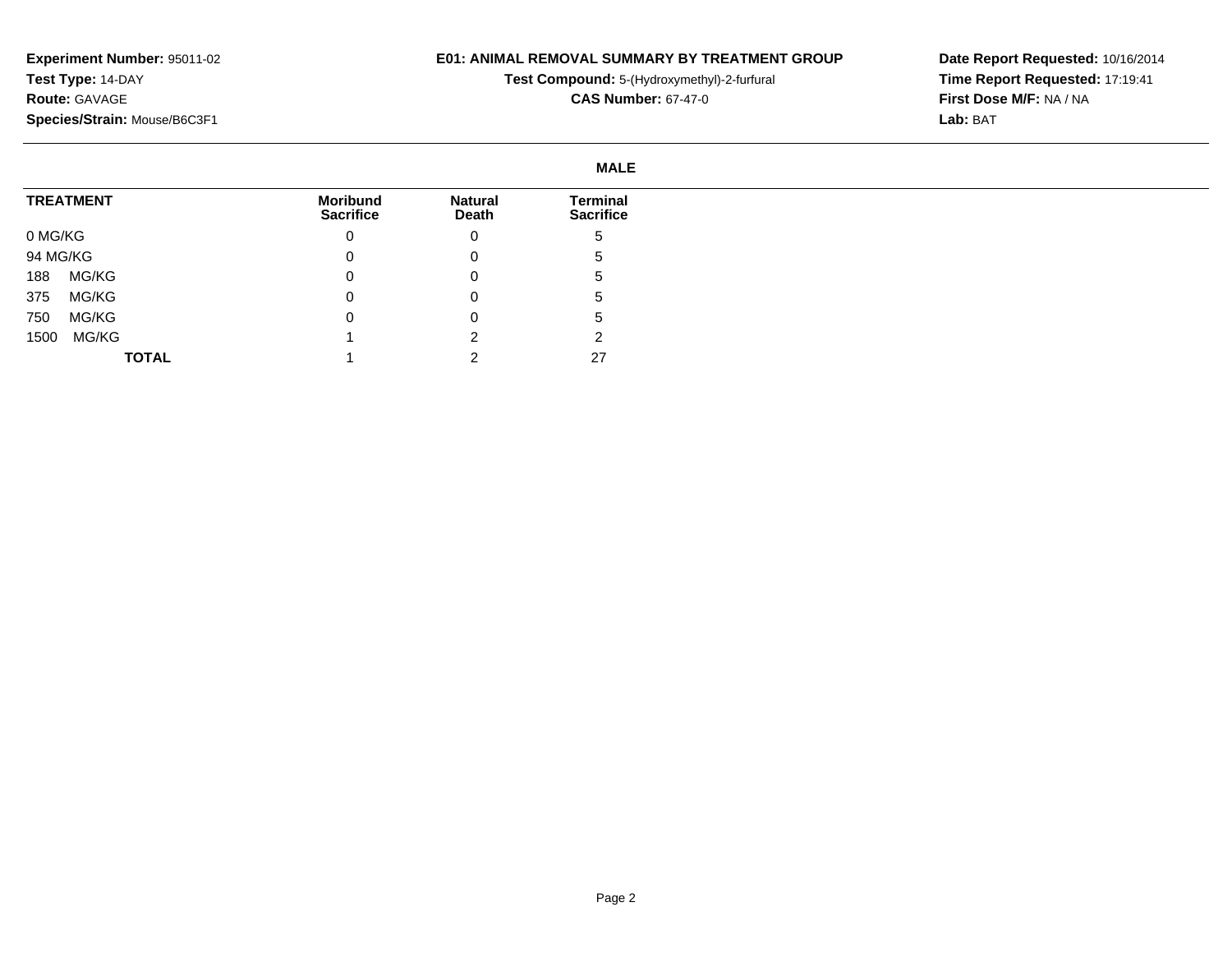## **E01: ANIMAL REMOVAL SUMMARY BY TREATMENT GROUP**

**Test Compound:** 5-(Hydroxymethyl)-2-furfural **CAS Number:** 67-47-0

\*\*\*END OF MALE DATA\*\*\*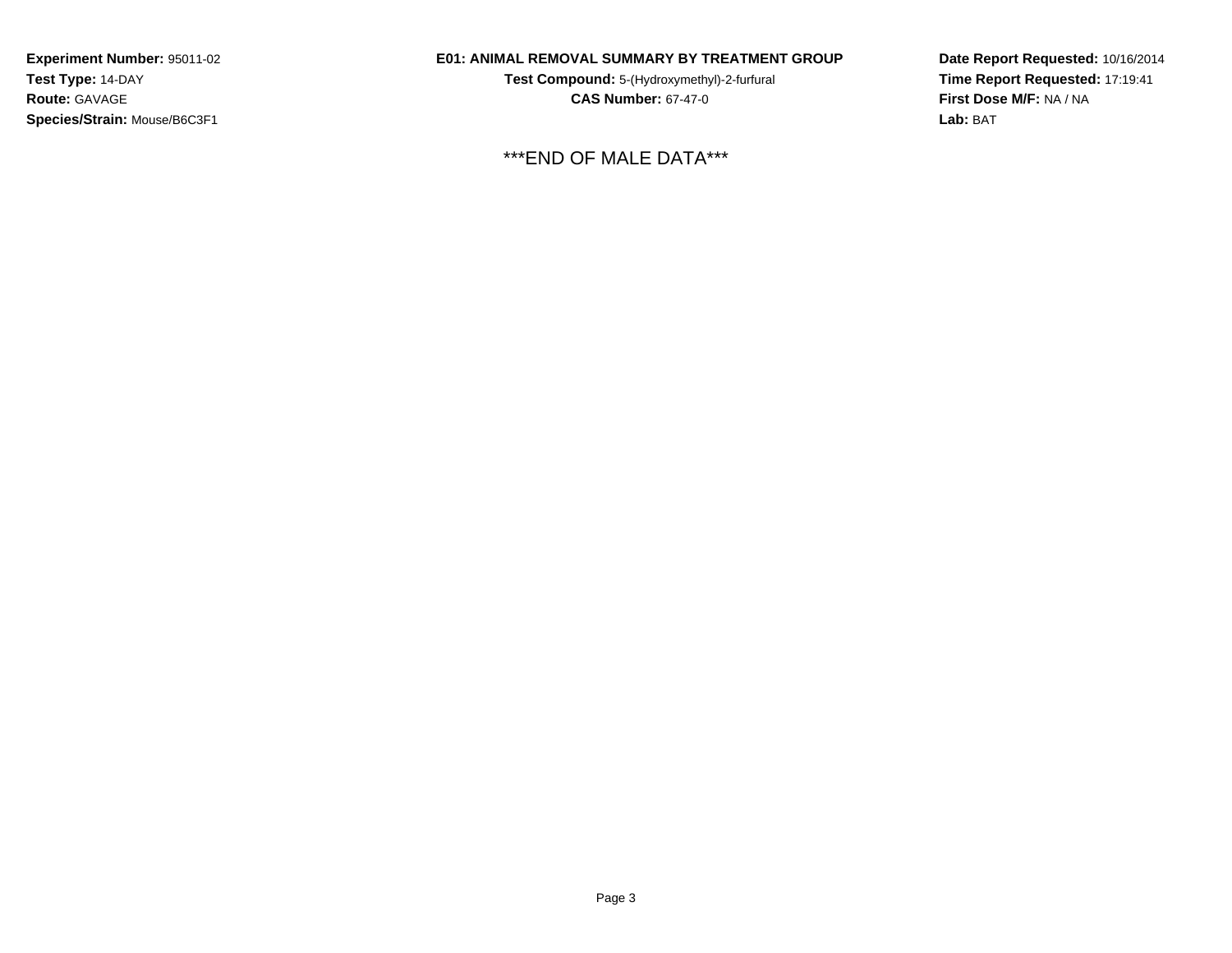## **E01: ANIMAL REMOVAL SUMMARY BY TREATMENT GROUP**

**Test Compound:** 5-(Hydroxymethyl)-2-furfural

**CAS Number:** 67-47-0

**Date Report Requested:** 10/16/2014 **Time Report Requested:** 17:19:41**First Dose M/F:** NA / NA**Lab:** BAT

#### **FEMALETREATMENT**0 MG/KG 94 MG/KG 188 MG/KG 375 MG/KG 750 MG/KG 1500 MG/KG**TOTALMoribund Sacrifice**0 $\overline{0}$  $\overline{0}$  0 $\overline{0}$  2 2**Natural Death**0 0 0 0 0 1 1**Terminal Sacrifice**5 5 5 5 5 227